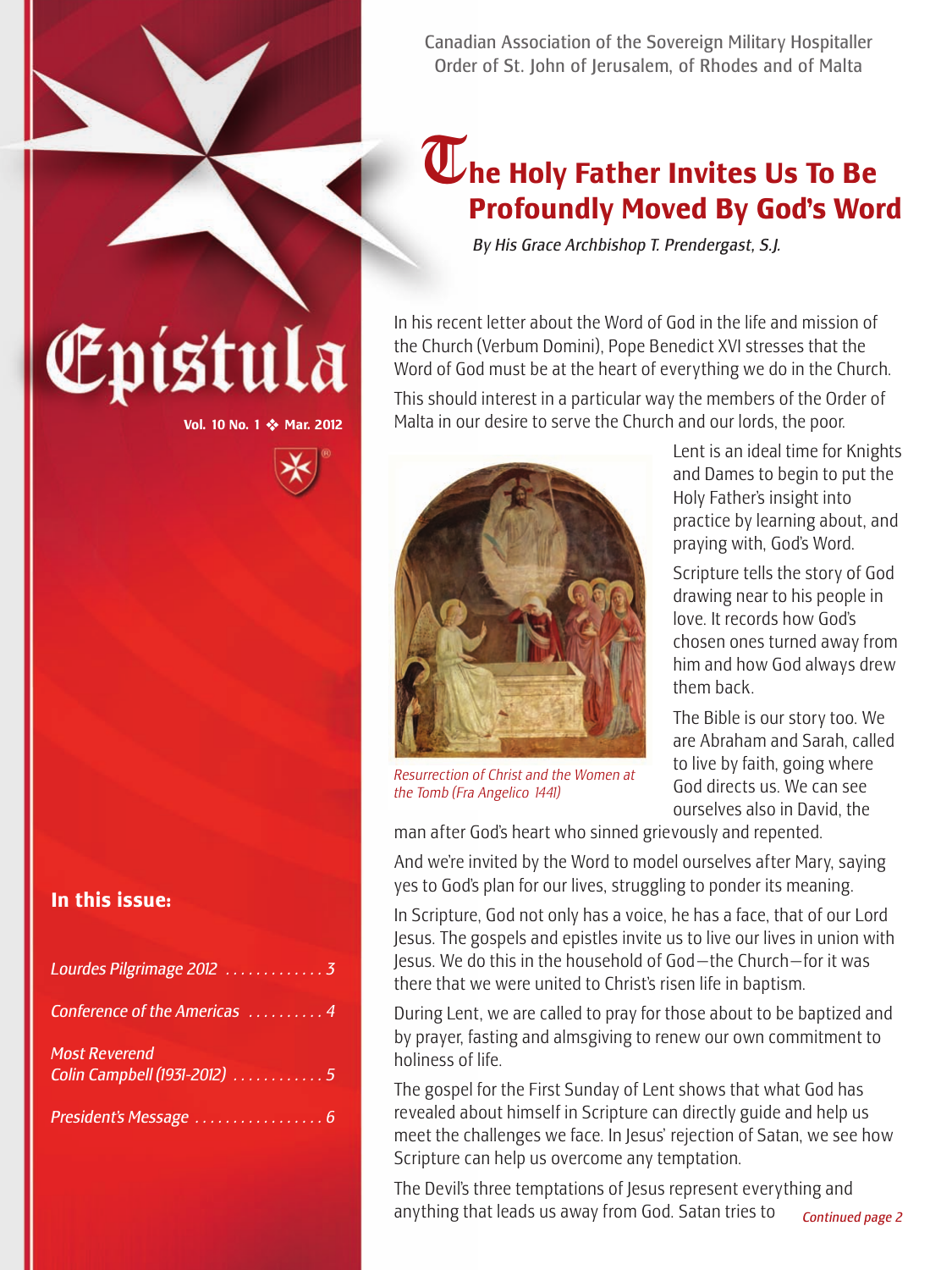

*"May God's Word nourish and strengthen us all as we prepare to celebrate the Easter mystery with mind and heart renewed!"*

draw us away from God by concerns about personal comfort and well-being, or by the lure of power or this world's riches. *Continued from page 1*

The Bible says God does not "tempt" humans but "tests" them to see what is in their hearts. Forces opposed to God are sometimes put in impersonal terms: "the lust of the flesh and the lust of the eyes and the pride of life" (1 John 1:16). In effect, all of these forces try to drive a wedge between people and God so that they are tempted not to trust God.

Jesus resisted all of the Devil's flattery by falling back on His intimate relationship with the Heavenly Father.

The Word of God, in the Book of Deuteronomy, provided the scriptural texts Jesus used to resist each temptation: "One does not live on bread alone, but on every word that comes from the mouth of God" (Deut. 8:3); "Do not put the Lord your God to the test" (Deut. 6:16); and "Worship the Lord your God, and serve only Him" (Deut. 6:13).

In the liturgy of Ash Wednesday, we hear Jesus speak about the great works of religion: almsgiving, prayer and fasting (whenever you give alms..., whenever you pray..., whenever you fast... (Matthew 6: 1-18).

In affirming these ancient practices Jesus gives them a new direction, one that avoids self-seeking, is rooted in hiddenness and joy, and seeks to please God alone.

How can we enter into Lent with Jesus? The first answer is by sharing in Sunday Mass and, when possible, the daily Eucharist. A key part of Mass, of course, is God's selfcommunication in the Liturgy of the Word.

Each day we can find a few moments to read a portion of God's Word, from the Bible, a missalette, or even the internet. This can be done alone or together with family members, neighbours, members of the Order or fellow parishioners. Sharing with others how God's Word touches our lives helps them in their struggle to be faithful.

The method known as Lectio Divina is an excellent way to draw out the riches of the Word. We can reflect in prayer on the Sunday readings throughout the week or meditate for 15 minutes on the scripture readings of each Lenten weekday.

The Holy Father highly recommends this ancient practice in his letter on the importance of the Word of God (see Verbum Domini #86-87).

May God's Word nourish and strengthen us all as we prepare to celebrate the Easter mystery with mind and heart renewed!

## **Instituto De Educación Rural, IER**



In parallel with the Tapacarí project, The Order sponsors the education of 21young women from the project region, ages 17 to 24. Women are important decision makers within the family. Their involvement in the project will encourage sustainability and will help them to assume a leadership role in the family and in their community. It is an important contribution to the quality of life in the communities.

22 year-old Huanca Francisca Mercado from the

Altiplano community of Challa Grande, Tapacari is one of the great successes of this program. With the Canadian Association's long- time support for her in the I.E.R., she finished first primary school, high school and now she is an auxiliary nurse. Pictured here, second from the left, on her graduation's day, along with her mother. "Thanks be to God, thanks be to you and to all the members of Order of Malta." Sister Murielle.

Unfortunately CIDA does not contribute funding for education projects, therefore donations are much appreciated. For more information, or to make a donation, please visit our website at *www.orderofmaltacanada.org*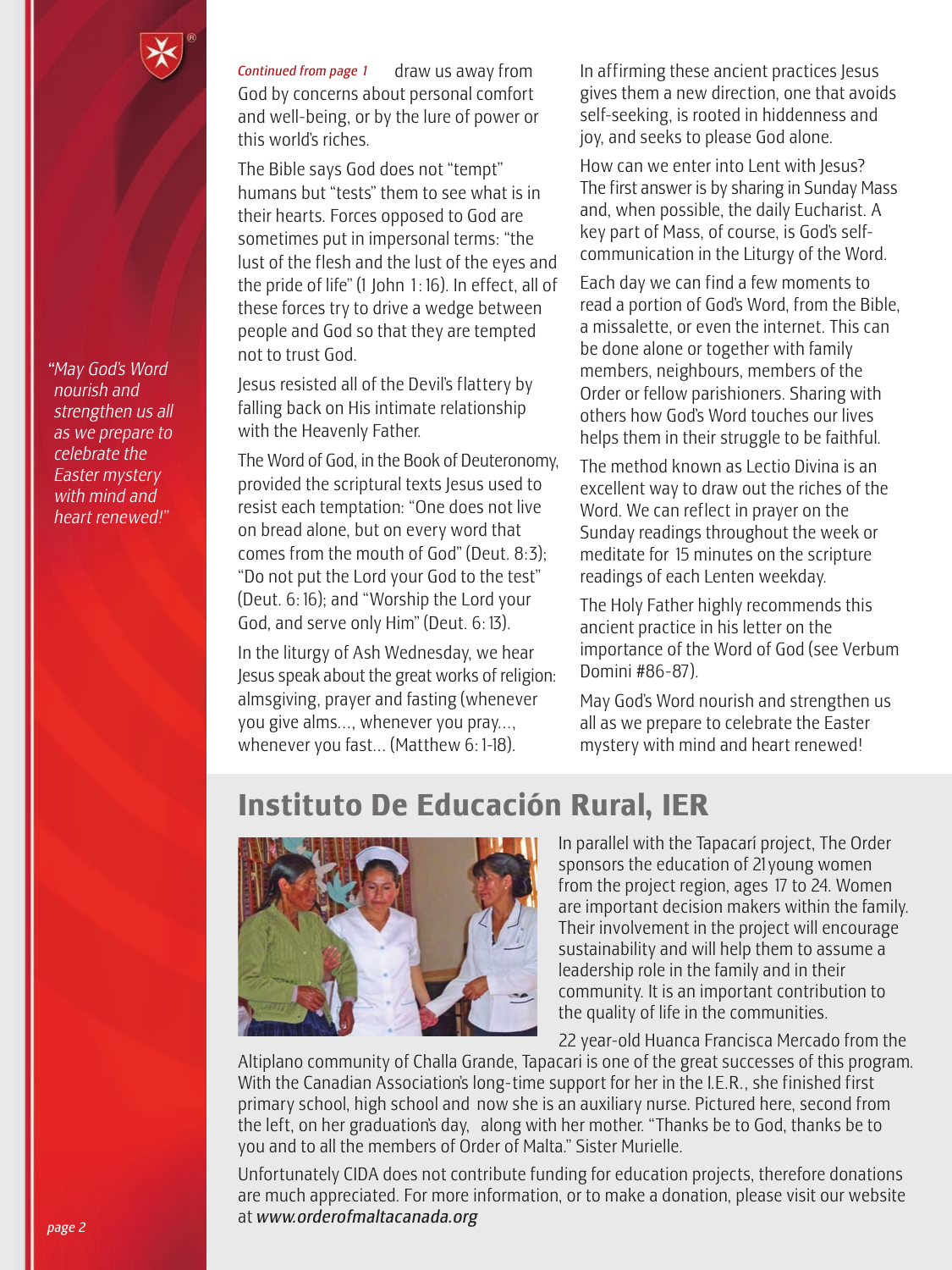



*By Roman J. Ciecwierz, KMOb*

The Order of Malta's 54th annual international pilgrimage of the Order to Lourdes will take place from May 3 to 8 May 8 2012. In excess of 6,000 order members, malades and volunteers, from some 35 countries attend annually. They all join in prayer and procession to honour the shrine where, 54 years ago a fourteen year-old girl, Bernadette Soubiroux, had received visions of the virgin Mary. Since then, the site has become one of the most visited religious shrines in the world and pilgrims come from every corner of the globe to seek peace and succour, in a place where the sick are surrounded by love and care and every pilgrim, whatever his need, is aware of the serenity of the environment. Pope John Paul II visited Lourdes in August, 2004 and had made Marian piety one of the centerpieces of his papacy.

As Knights, Dames and volunteers of the Order of Malta, the Lourdes pilgrimage reminds of duty to our lords the sick and fulfills our commitment to participate in this, one of the Order's greatest works. The role of pilgrimage and the care of those who undertake Christian pilgrimage has been central to the ethos of our Order from its beginnings, and thus provides members with a direct link to our very foundations so many centuries ago.

"The Order of Malta pilgrimages must be stages, or rather steps in the spiritual ascent of the members of the Order." said Archbishop Angelo Acerbi. "The fruits they produce are

measured by the growth in their Christian life and in their commitment to works of charity."

Passing through the very large crowds multiple times during the day, walking with malades or on the way to and from duty, it becomes very clear that this was a place of deep faith. The daily scene of thousands of people, young and old, well and sick, walking and in wheel chairs spoke volumes of the spiritual nature of this place.

Each National Association of the Order of Malta brings a large number of sick pilgrims to Lourdes (referred to as malades). The Order of Malta arranges an extensive program of spiritual activities and visits to the Holy sites, while providing continuous care for the malades and respite for their caregivers. Many malades and their caregivers are provided accommodations in a hospital ward type setting, others in hotel rooms. The malades receive the amount of care that each requires based on their illness, and can include getting the malades up, showered, shaved, dressed, fed; or cleaning-up in the ward and dining room; or preparations for bed. Daily mass, stations of the cross, the rosary, touring some of the areas of significance including, the baths and the grotto, all along ensuring the malades are well taken care of.

The week is one that reinforces faith, hope, charity, spirituality and humility.

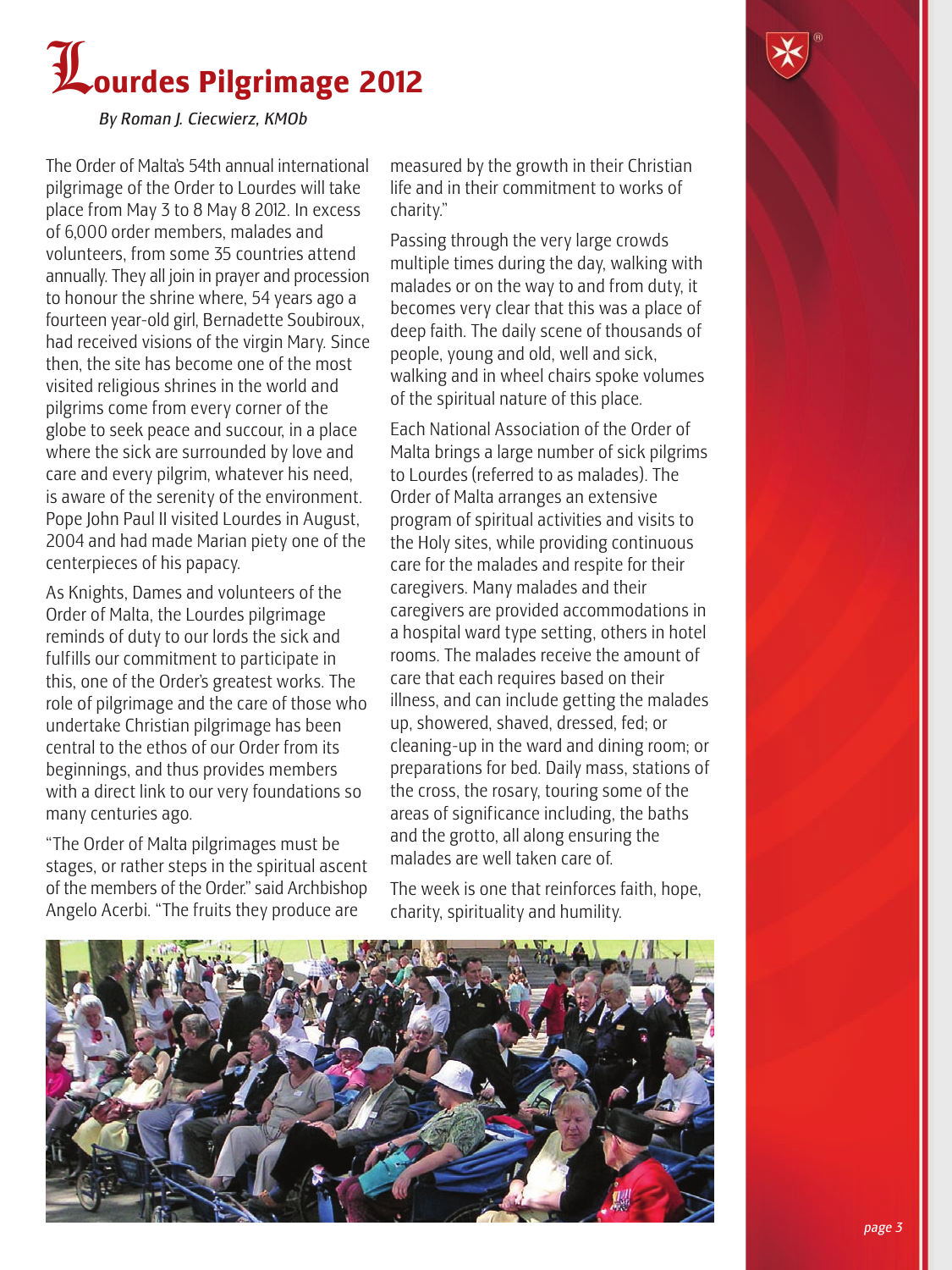

*By Roman J. Ciecwierz, KMOb*

The Order held its conference of the Americas from November 3 to 6 in Lima, Peru. I had the privilege to represent the Canadian Association along with our Hospitaller, Dr. Luigi Castagna. The conference helped to deepen the camaraderie and sharing between our brothers and sisters. It also became obvious that North, South and Central America have very different needs, and so, by inviting those of us that live far from the misery and suffering of the truly poor to witness the enormity of the challenge was enlightening.



*Conference attendees were shown one of the projects of the Peruvian Association where the Order provides food daily to the children of the fifty poorest families living in this incredibly poor region outside of Lima.*

As in many cases when involved with activities of the Order, discussions with confreres, hearing of personal activities, projects etc., was both a humbling experience and at the same time truly inspiring.

The following is a synopsis of key points:

#### Grand Master's opening remarks:

"We need to concentrate on the promotion of personal commitment for works of the Order. We need to develop a sense of belonging and learn from each other and to stress the importance of communications; internally to support one another; externally to make our works known. It is also

important to find new ways of financing and methods to fund international projects and expand our activities.

Need to focus on attracting the leaders of tomorrow by finding ways to recruit more young members into the ranks of the professed; to nurture their interest; to find those who are willing to commit their lives to the Order at an earlier stage in their life."

#### Grand Hospitaller's opening remarks:

"Our Order can only play its part in the new evangelization, the Holy Father's mission to the whole Church, by fulfilling its own true mission. It is not a question of inventing something new, but of updating and renewing our fidelity to our own mission. The situation of the first class is unsatisfactory (when one part of the whole is not healthy it affects the rest). Is this a result of problems in other areas of the Order or of external forces? Regardless, we do need to provide conditions for success to those devoting their life to the Order.

"The Council's decree for religious orders, Perfectae Caritatis, calls on orders to uphold in honour their original founding charisma, and to examine from this perspective everything that has been accumulated or lost in the course of history. Our Order began with Brother Gerard and the Hospital in Jerusalem with service to the sick, the poor and those in misery."

Brother Gerard names two prerequisites for the survival of the Order:

- 1. The brotherhood (we) must be rooted in the misery of the world
- 2. The vocation of people depends on the will of God.
	- we need to open the eyes of those who live far from misery
	- we need to take notice, letting it shock us
	- we need to make our own personal decision to help and then to convince others to help, to get close, no matter how uncomfortable

We need to involve ourselves personally and motivate others to personal action – this

*"We need to involve ourselves personally and motivate others to personal action – this must become a priority in our life vs. other social activities."*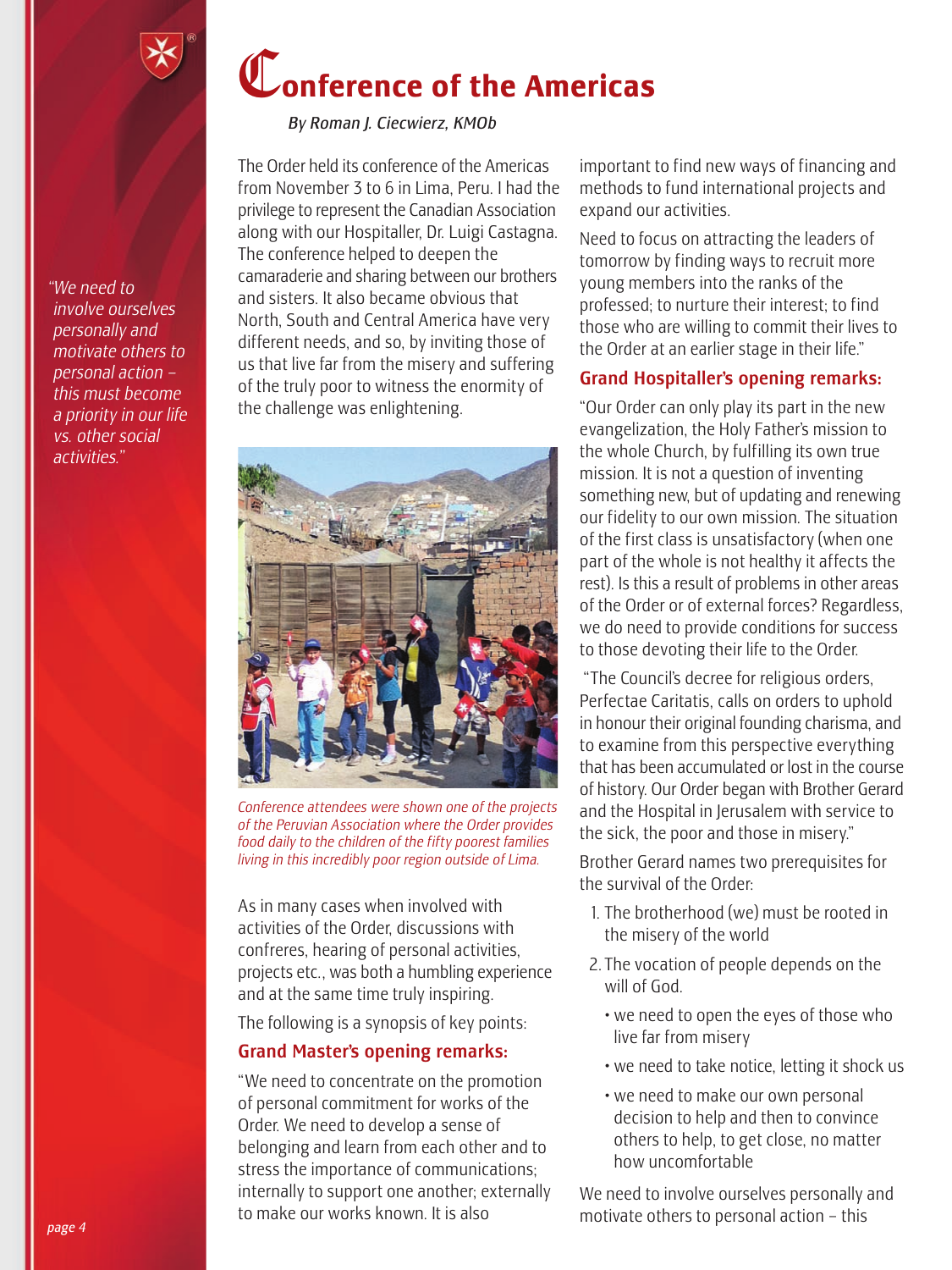must become a priority in our life vs. other social activities. The works of the Order must be properly rooted in the Association – this does not exclude supporting activities outside the Order but our Order's works must be in the forefront.

#### Prelate's opening remarks:

The formational aspect is very important; we must focus on doctrinal, liturgical, spiritual and pilgrimage – orientation of new regulations & commentary. The Chaplains are important for continuous formation and they must me committed to perform their role. Our role in the New evangelization is to protect our charism, bear witness to and promulgate our faith. Vocations are an important role in all Associations and we need to seek out suitable candidates. We must remember that Pilgrimages are at the heart of what we do.

The Plenary sessions reinforced much of the opening remarks by highlighting key points: *membership, diplomacy and Hospitaller activities.*

The challenges of our Latin American confreres and the magnitude and condition of the truly poor in their countries, convinces me further of our obligation, in North America, to become more involved in South America. This seems to be consistent with the message of the Grand Hospitaller.

Becoming more deeply rooted in the charisms of the Order, remembering that we are first and foremost a religious order, founded to help the sick, the poor and the disenfranchised while ensuring that the work of the Order can be clearly identified as such, are critical points for us in Canada to remember as we continue to develop. *Note: a more detailed summary of the conference is available through the Executive Director.*

*"Hospitaller activities are the essence of the Order; they provide unity of purpose. Personal participation is critical; we are chosen for sanctification."*

### **Most Reverend Colin Campbell, B.A., M.A., R.S.W., D.D., Litt.D. (1931-2012)**

*By Robert Pichette, Knight Grand Cross of Grace and Devotion in Obedience*



Bishop emeritus of Antigonish (N.S,) since his retirement in 2002 for health reasons, Bishop Campbell died in Halifax on Tuesday, January 17, 2012 after a long illness. Ordained bishop of Antigonish on

March 19, 1987, he became a conventual chaplain ad honorem of the Order of Malta a year later, on May 18, 1988. Never one to be content with a sinecure, he took as active a part as he could in the Order's activities, particularly in Atlantic Canada.

It is a hopeless task to try and reduce a full and active life to a few lines. Spirited, with a tremendous drive, courageous even, he was eminently pastoral having had the responsibility of several large parishes before his appointment to Antigonish. A Nova Scotia daily noted following the prelate's death that he had been "a teacher, social worker, journalist, author and administrator."

Extremely involved in social work on a large scale after having obtained a master's degree in social work from Université de Montréal,

this flawlessly bilingual Anglophone from Antigonish also studied journalism at Southern California University. For many years, he wrote a weekly religious column for the Halifax-Dartmouth dailies. To the point, fearless, they were not written in the manner of Barbara Cartland! On becoming bishop of Antigonish where the diocese owned a venerable and musty weekly, Bishop Campbell quickly put new life in the hoary paper.

A pillar of Catholic orthodoxy, Bishop Campbell had firm beliefs and opinions that he never shied from expressing, sometimes loudly but always forcefully. They bothered some and, to be frank, certain opinions were seriously flawed and carelessly tossed to the public at large. To a small clique of disgruntled persons who accused him of leaning too much to the right, Bishop Campbell replied in no uncertain terms that he was neither on the right nor on the left but that he was a Catholic bishop!

The Canadian Association of the Order of Malta has benefited greatly from the wise counsel of this exceptional chaplain. May he finally find everlasting peace in the Lord after a lifetime of unstinted service.